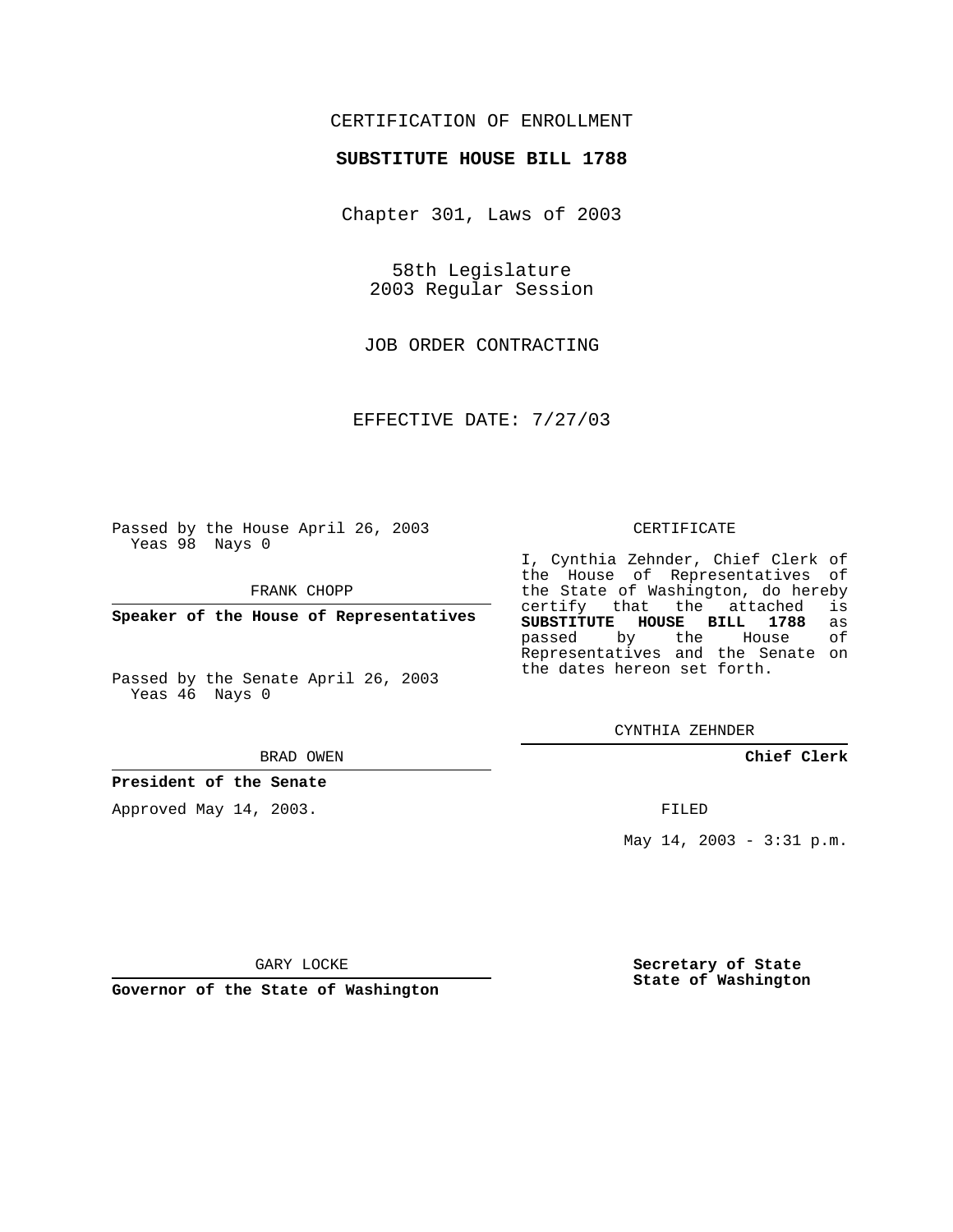# **SUBSTITUTE HOUSE BILL 1788** \_\_\_\_\_\_\_\_\_\_\_\_\_\_\_\_\_\_\_\_\_\_\_\_\_\_\_\_\_\_\_\_\_\_\_\_\_\_\_\_\_\_\_\_\_

\_\_\_\_\_\_\_\_\_\_\_\_\_\_\_\_\_\_\_\_\_\_\_\_\_\_\_\_\_\_\_\_\_\_\_\_\_\_\_\_\_\_\_\_\_

AS AMENDED BY THE SENATE

Passed Legislature - 2003 Regular Session

**State of Washington 58th Legislature 2003 Regular Session**

**By** House Committee on State Government (originally sponsored by Representatives Miloscia, Armstrong and Haigh)

READ FIRST TIME 03/05/03.

1 AN ACT Relating to job order contracting for public works; amending RCW 39.10.020, 39.10.067, 39.08.030, 39.30.060, 60.28.011, and 39.10.902; adding a new section to chapter 39.10 RCW; and adding new sections to chapter 39.12 RCW.

5 BE IT ENACTED BY THE LEGISLATURE OF THE STATE OF WASHINGTON:

 6 NEW SECTION. **Sec. 1.** A new section is added to chapter 39.10 RCW 7 to read as follows:

 8 (1) Public bodies may use a job order contract for public works 9 projects when:

 (a) A public body has made a determination that the use of job order contracts will benefit the public by providing an effective means of reducing the total lead-time and cost for public works projects or repair required at public facilities through the use of unit price books and work orders by eliminating time-consuming, costly aspects of the traditional public works process, which require separate 16 contracting actions for each small project;

17 (b) The work order to be issued for a particular project does not 18 exceed two hundred thousand dollars;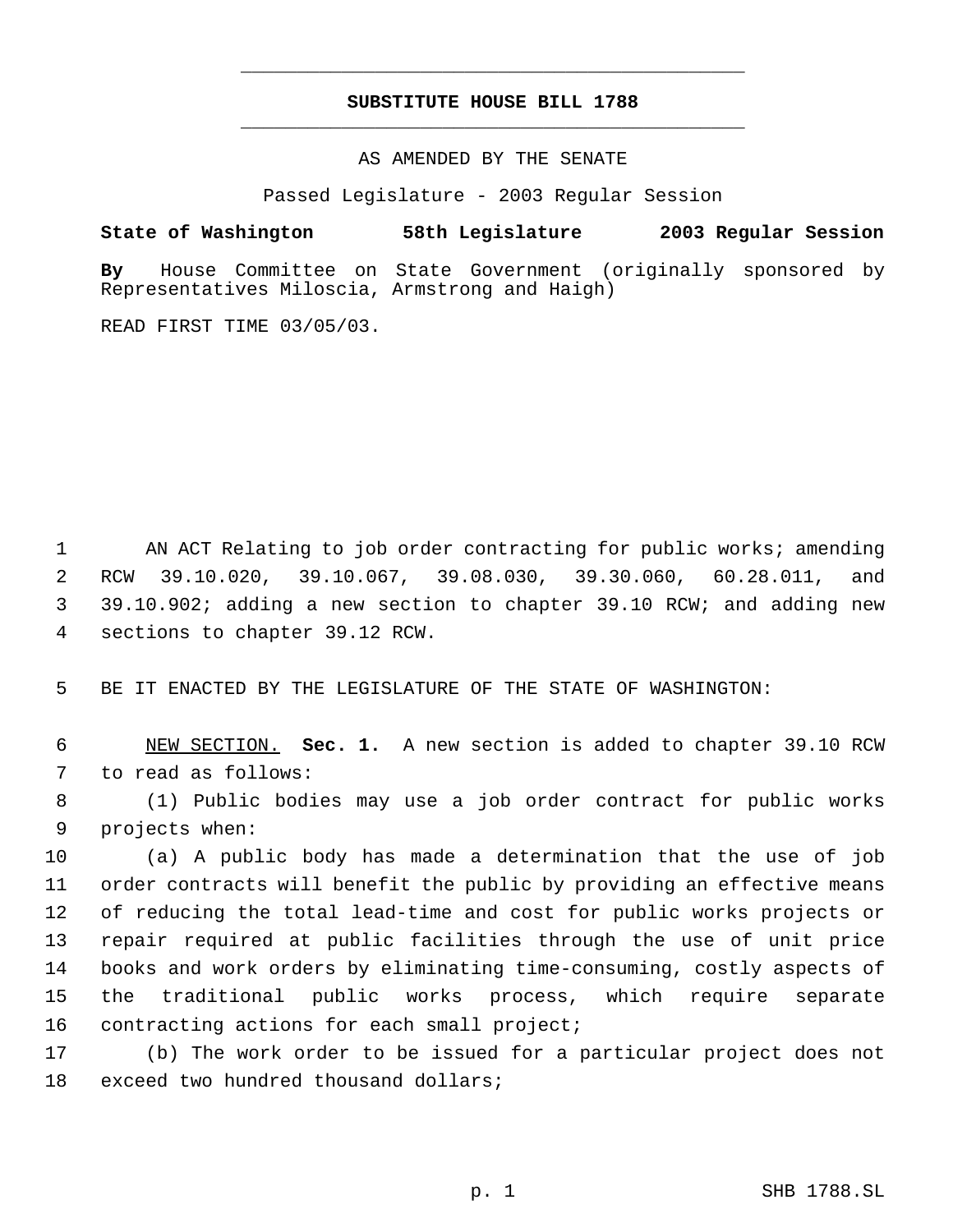(c) Less than twenty percent of the dollar value of the work order consists of items of work not contained in the unit price book; and (d) At least eighty percent of the job order contract must be subcontracted to entities other than the job order contractor.

 (2) Public bodies shall award job order contracts through a competitive process utilizing public requests for proposals. Public bodies shall make an effort to solicit proposals from a certified minority or certified woman-owned contractor to the extent permitted by the Washington state civil rights act, RCW 49.60.400. The public body shall publish, at least once in a legal newspaper of general circulation published in or as near as possible to that part of the county in which the public works will be done, a request for proposals for job order contracts and the availability and location of the request for proposal documents. The public body shall ensure that the request for proposal documents at a minimum includes:

 (a) A detailed description of the scope of the job order contract including performance, technical requirements and specifications, functional and operational elements, minimum and maximum work order amounts, duration of the contract, and options to extend the job order contract;

(b) The reasons for using job order contracts;

22 (c) A description of the qualifications required of the proposer;

(d) The identity of the specific unit price book to be used;

 (e) The minimum contracted amount committed to the selected job order contractor;

 (f) A description of the process the public body will use to evaluate qualifications and proposals, including evaluation factors and the relative weight of factors. The public body shall ensure that evaluation factors include, but are not limited to, proposal price and the ability of the proposer to perform the job order contract. In evaluating the ability of the proposer to perform the job order contract, the public body may consider: The ability of the professional personnel who will work on the job order contract; past performance on similar contracts; ability to meet time and budget requirements; ability to provide a performance and payment bond for the job order contract; recent, current, and projected work loads of the proposer; location; and the concept of the proposal;

(g) The form of the contract to be awarded;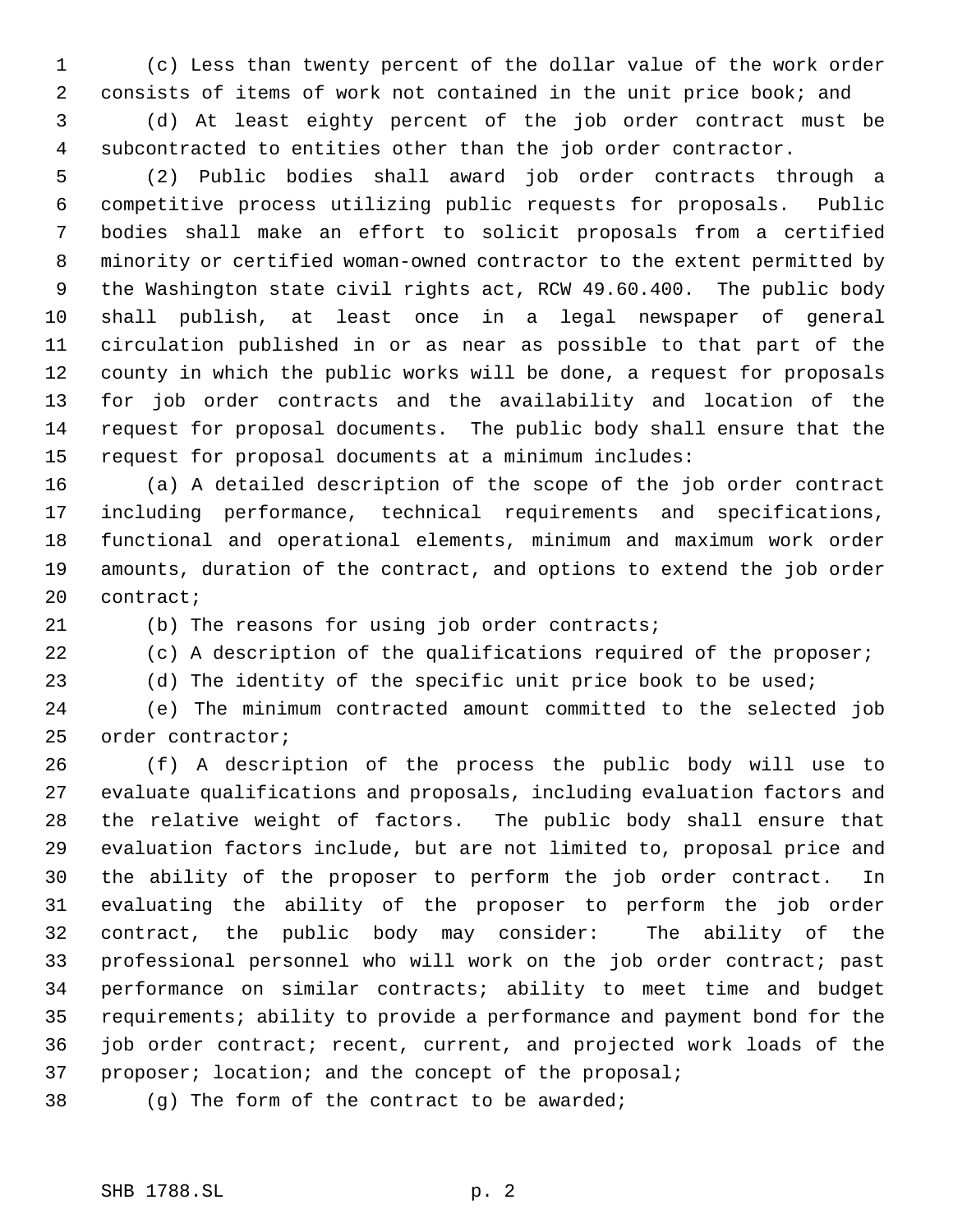(h) The method for pricing renewals of or extensions to the job order contract;

 (i) A notice that the proposals are subject to the provisions of RCW 39.10.100; and

(j) Other information relevant to the project.

 (3) A public body shall establish a committee to evaluate the proposals. After the committee has selected the most qualified finalists, the finalists shall submit final proposals, including sealed bids based upon the identified unit price book. Such bids may be in the form of coefficient markups from listed price book costs. The public body shall award the contract to the firm submitting the highest scored final proposal using the evaluation factors and the relative weight of factors published in the public request for proposals.

 (4) The public body shall provide a protest period of at least ten business days following the day of the announcement of the apparent successful proposal to allow a protester to file a detailed statement of the grounds of the protest. The public body shall promptly make a determination on the merits of the protest and provide to all proposers a written decision of denial or acceptance of the protest. The public body shall not execute the contract until two business days following the public body's decision on the protest.

 (5) The public body shall issue no work orders until it has approved, in consultation with the office of minority and women's business enterprises or the equivalent local agency, a plan prepared by the job order contractor that equitably spreads certified women and minority business enterprise subcontracting opportunities, to the extent permitted by the Washington state civil rights act, RCW 49.60.400, among the various subcontract disciplines.

 (6) Job order contracts may be executed for an initial contract term of not to exceed two years, with the option of extending or renewing the job order contract for one year. All extensions or renewals must be priced as provided in the request for proposals. The extension or renewal must be mutually agreed to by the public body and the job order contractor.

 (7) The maximum total dollar amount that may be awarded under a job order contract shall not exceed three million dollars in the first year of the job order contract, five million dollars over the first two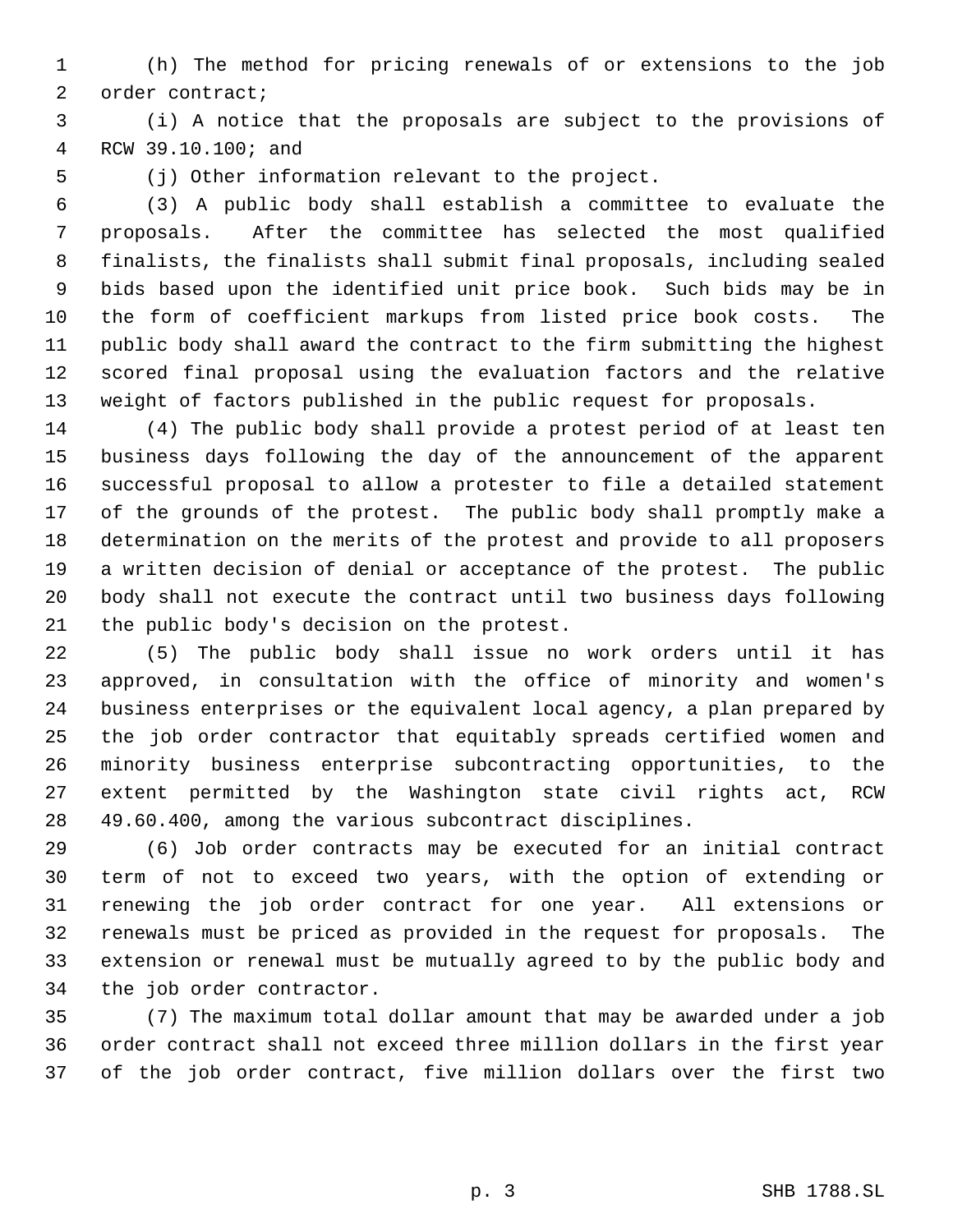years of the job order contract, and, if extended or renewed, eight million dollars over the three years of the job order contract.

 (8) For each job order contract, public bodies shall not issue more than two work orders equal to or greater than one hundred fifty thousand dollars in a twelve-month contract performance period.

 (9) All work orders issued for the same project shall be treated as a single work order for purposes of the one hundred fifty thousand dollar limit on work orders in subsection (8) of this section and the two hundred thousand dollar limit on work orders in subsection (1)(b) of this section.

 (10) Any new permanent, enclosed building space constructed under a work order shall not exceed two thousand gross square feet.

 (11) Each public body may have no more than two job order contracts in effect at any one time.

 (12) For purposes of chapters 39.08, 39.12, 39.76, and 60.28 RCW, each work order issued shall be treated as a separate contract. The alternate filing provisions of RCW 39.12.040(2) shall apply to each work order that otherwise meets the eligibility requirements of RCW 39.12.040(2).

 (13) The requirements of RCW 39.30.060 do not apply to requests for proposals for job order contracts.

 (14) Job order contractors shall pay prevailing wages for all work that would otherwise be subject to the requirements of chapter 39.12 RCW. Prevailing wages for all work performed pursuant to each work order must be the rates in effect at the time the individual work order is issued.

 (15) If, in the initial contract term, the public body, at no fault of the job order contractor, fails to issue the minimum amount of work orders stated in the public request for proposals, the public body shall pay the contractor an amount equal to the difference between the minimum work order amount and the actual total of the work orders issued multiplied by an appropriate percentage for overhead and profit contained in the general conditions for Washington state facility construction. This will be the contractor's sole remedy.

 (16) All job order contracts awarded under this section must be executed before July 1, 2007, however the job order contract may be extended or renewed as provided for in this section.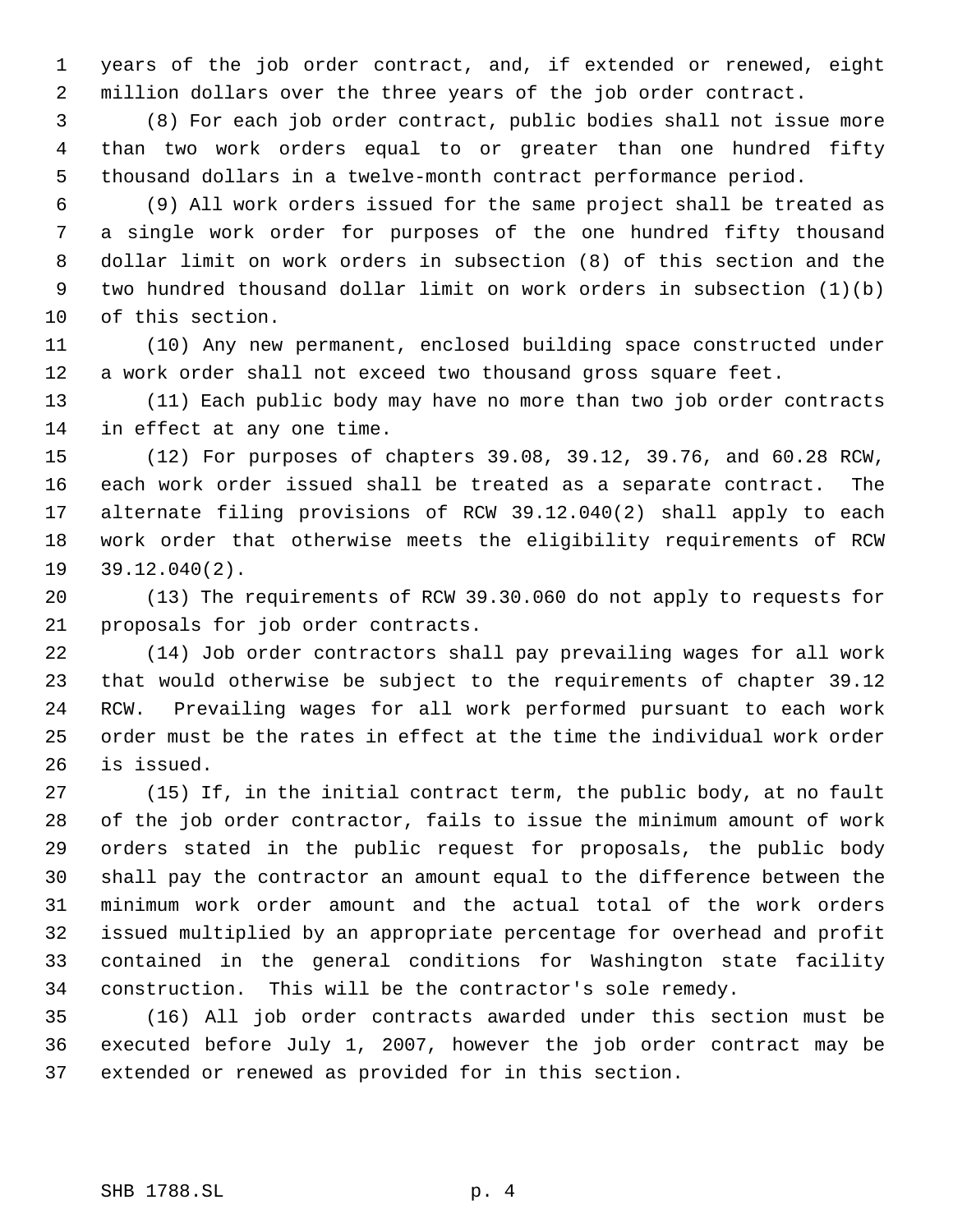(17) For purposes of this section, "public body" includes any school district.

 **Sec. 2.** RCW 39.10.020 and 2001 c 328 s 1 are each amended to read as follows:

 Unless the context clearly requires otherwise, the definitions in this section apply throughout this chapter.

 (1) "Alternative public works contracting procedure" means the design-build and the general contractor/construction manager contracting procedures authorized in RCW 39.10.051 and 39.10.061, respectively.

 (2) "Public body" means the state department of general administration; the University of Washington; Washington State University; every city with a population greater than seventy thousand and any public authority chartered by such city under RCW 35.21.730 through 35.21.755 and specifically authorized as provided in RCW 39.10.120(4); every county with a population greater than four hundred fifty thousand; every port district with total revenues greater than fifteen million dollars per year; every public utility district with revenues from energy sales greater than twenty-three million dollars per year; and those school districts proposing projects that are considered and approved by the school district project review board under RCW 39.10.115.

 (3) "Public works project" means any work for a public body within the definition of the term public work in RCW 39.04.010.

 (4) "Job order contract" means a contract between a public body or any school district and a registered or licensed contractor in which 27 the contractor agrees to a fixed period, indefinite quantity delivery order contract which provides for the use of negotiated, definitive work orders for public works as defined in RCW 39.04.010.

 (5) "Job order contractor" means a registered or licensed contractor awarded a job order contract.

 (6) "Unit price book" means a book containing specific prices, based on generally accepted industry standards and information, where available, for various items of work to be performed by the job order contractor. The prices may include: All the costs of materials; labor; equipment; overhead, including bonding costs; and profit for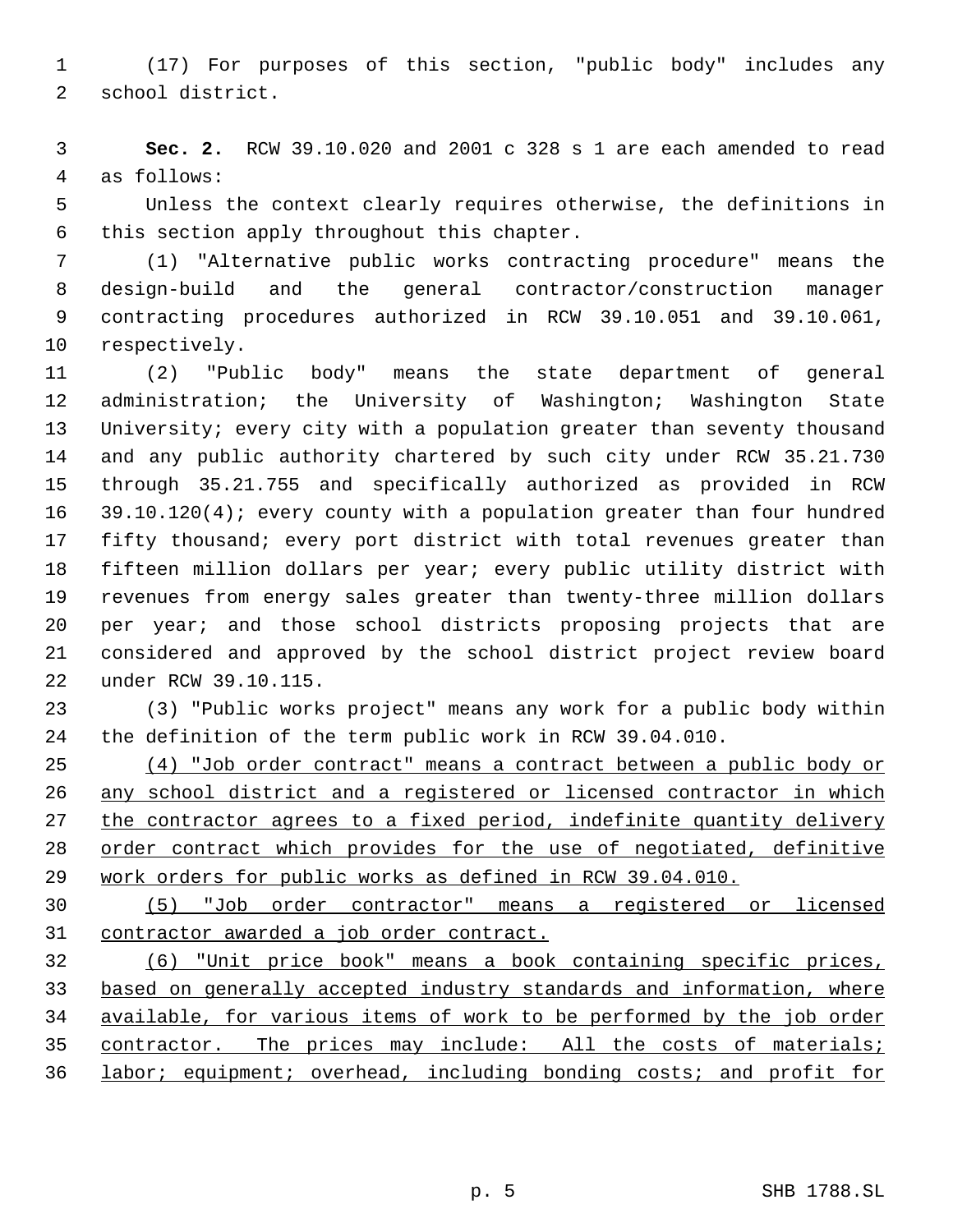1 performing the items of work. The unit prices for labor must be at the

2 rates in effect at the time the individual work order is issued.

 (7) "Work order" means an order issued for a definite scope of work to be performed pursuant to a job order contract.

 **Sec. 3.** RCW 39.10.067 and 2002 c 46 s 3 are each amended to read as follows:

 In addition to the projects authorized in RCW 39.10.061, public bodies may also use the general contractor/construction manager contracting procedure for the construction of school district capital demonstration projects, subject to the following conditions:

 (1) The project must receive approval from the school district project review board established under RCW 39.10.115.

 (2) The school district project review board may not authorize more 14 than ((ten)) sixteen demonstration projects valued over ((five)) ten 15 million dollars( $(-$  of which at least two demonstration projects must be 16 valued between five and ten million dollars)).

 (3) The school district project review board may not authorize more than two demonstration projects valued between five and ten million 19 dollars and the authorization for the two demonstration projects shall expire upon the completion of the two projects.

 **Sec. 4.** RCW 39.08.030 and 1989 c 58 s 1 are each amended to read as follows:

 (1) The bond mentioned in RCW 39.08.010 shall be in an amount equal to the full contract price agreed to be paid for such work or 25 improvement, except under subsection (2) of this section, and shall be to the state of Washington, except as otherwise provided in RCW 39.08.100, and except in cases of cities and towns, in which cases such municipalities may by general ordinance fix and determine the amount of such bond and to whom such bond shall run: PROVIDED, The same shall not be for a less amount than twenty-five percent of the contract price of any such improvement, and may designate that the same shall be payable to such city, and not to the state of Washington, and all such persons mentioned in RCW 39.08.010 shall have a right of action in his, her, or their own name or names on such bond for work done by such laborers or mechanics, and for materials furnished or provisions and goods supplied and furnished in the prosecution of such work, or the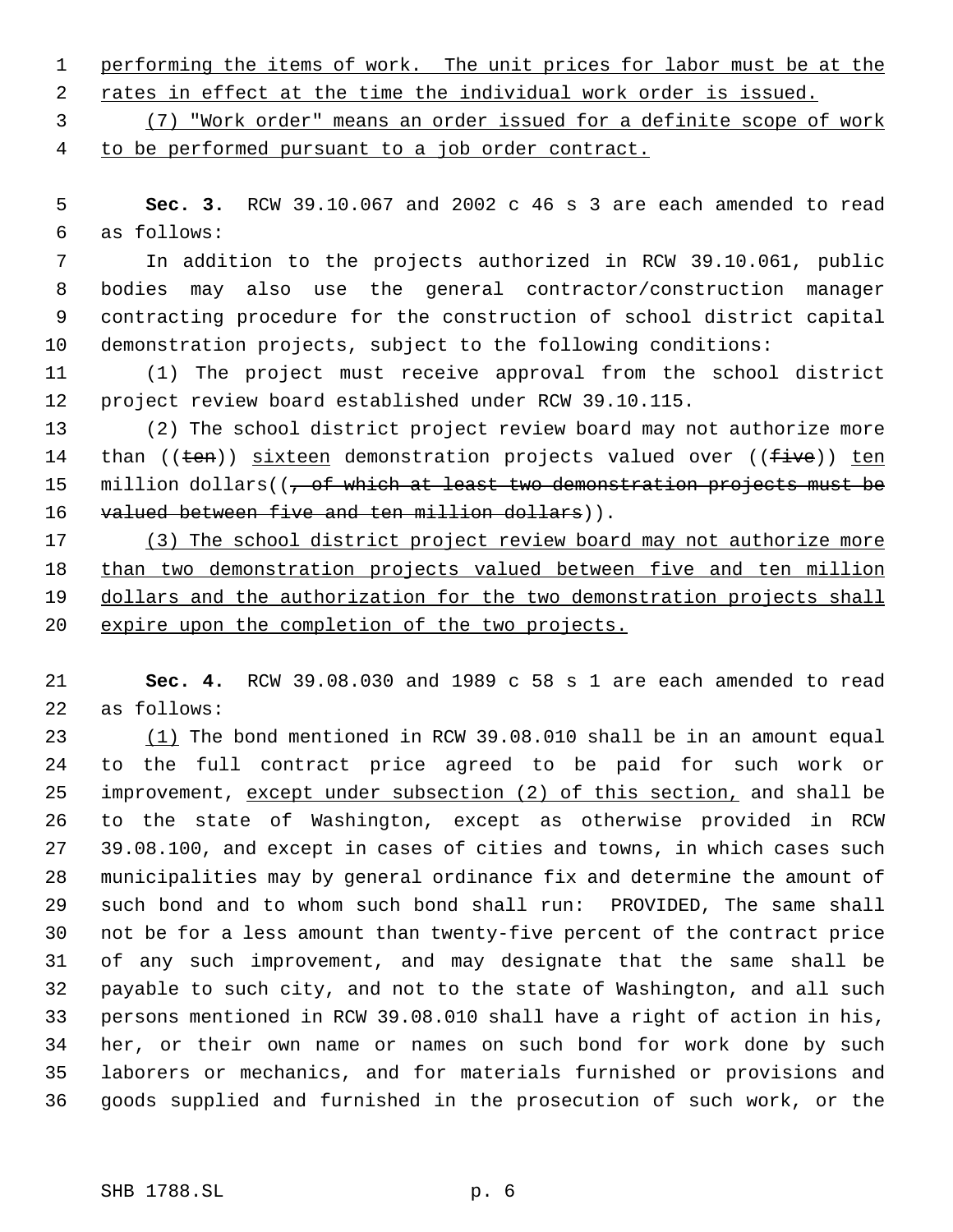making of such improvements: PROVIDED, That such persons shall not have any right of action on such bond for any sum whatever, unless within thirty days from and after the completion of the contract with an acceptance of the work by the affirmative action of the board, council, commission, trustees, officer, or body acting for the state, county or municipality, or other public body, city, town or district, the laborer, mechanic or subcontractor, or materialman, or person claiming to have supplied materials, provisions or goods for the prosecution of such work, or the making of such improvement, shall present to and file with such board, council, commission, trustees or body acting for the state, county or municipality, or other public body, city, town or district, a notice in writing in substance as follows:

| 14 | To (here insert the name of the state, county or             |
|----|--------------------------------------------------------------|
| 15 | municipality or other public body, city, town or district):  |
| 16 | Notice is hereby given that the undersigned (here            |
| 17 | insert the name of the laborer, mechanic or subcontractor,   |
| 18 | or materialman, or person claiming to have furnished         |
| 19 | labor, materials or provisions for or upon such contract or  |
| 20 | work) has a claim in the sum of $\dots$ dollars (here insert |
| 21 | the amount) against the bond taken from $\dots$ (here        |
| 22 | insert the name of the principal and surety or sureties upon |
| 23 | such bond) for the work of $\dots$ (here insert a brief      |
| 24 | mention or description of the work concerning which said     |
| 25 | bond was taken).                                             |

(here to be signed) . . . . . . . . . . . . .

 Such notice shall be signed by the person or corporation making the claim or giving the notice, and said notice, after being presented and filed, shall be a public record open to inspection by any person, and in any suit or action brought against such surety or sureties by any such person or corporation to recover for any of the items hereinbefore specified, the claimant shall be entitled to recover in addition to all other costs, attorney's fees in such sum as the court shall adjudge reasonable: PROVIDED, HOWEVER, That no attorney's fees shall be allowed in any suit or action brought or instituted before the expiration of thirty days following the date of filing of the notice hereinbefore mentioned: PROVIDED FURTHER, That any city may avail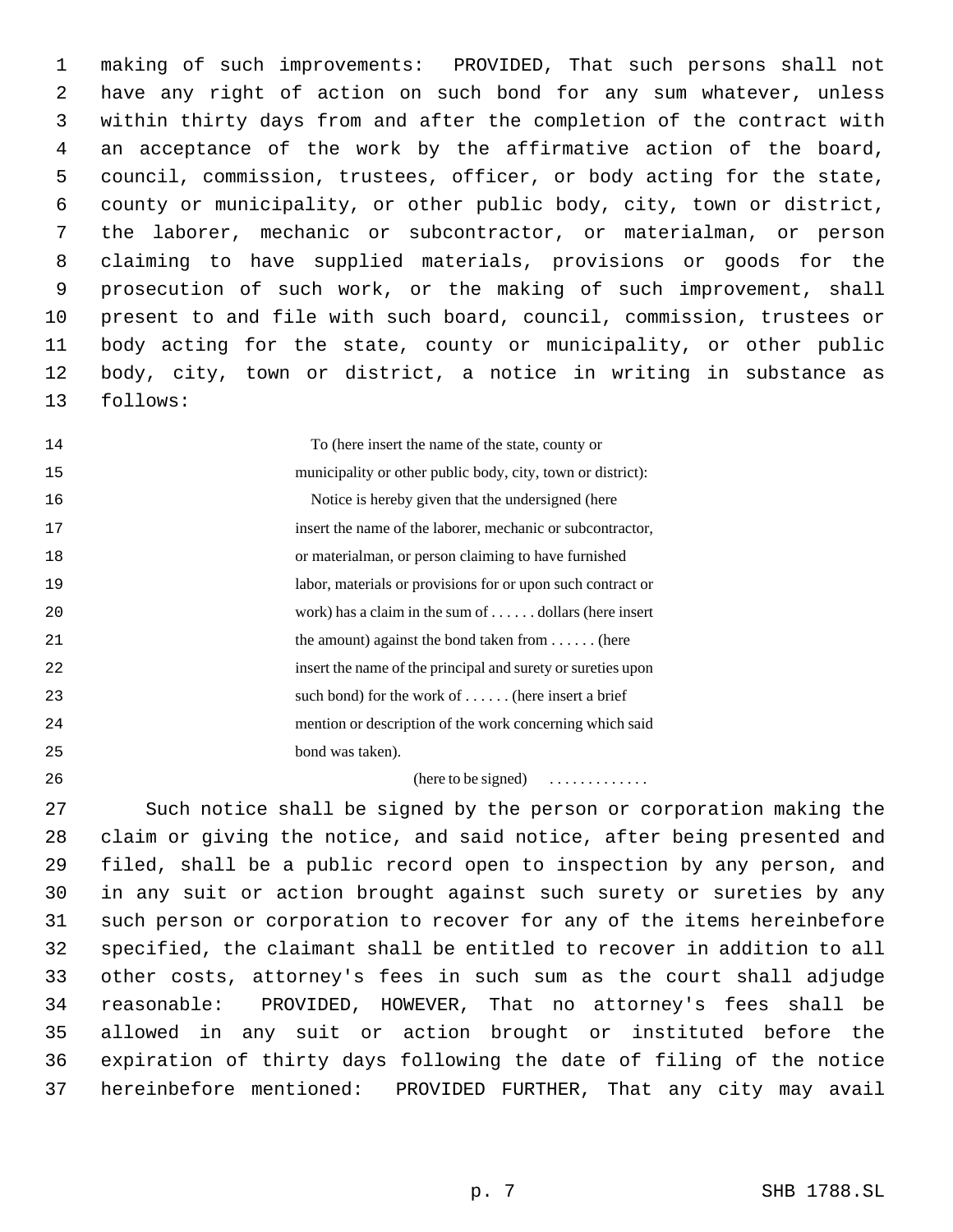itself of the provisions of RCW 39.08.010 through 39.08.030, notwithstanding any charter provisions in conflict herewith: AND PROVIDED FURTHER, That any city or town may impose any other or further conditions and obligations in such bond as may be deemed necessary for its proper protection in the fulfillment of the terms of the contract secured thereby, and not in conflict herewith.

 (2) Under the job order contracting procedure described in section 1 of this act, bonds will be in an amount not less than the dollar 9 value of all open work orders.

 **Sec. 5.** RCW 39.30.060 and 2002 c 163 s 2 are each amended to read as follows:

 (1) Every invitation to bid on a prime contract that is expected to cost one million dollars or more for the construction, alteration, or repair of any public building or public work of the state or a state agency or municipality as defined under RCW 39.04.010 or an institution of higher education as defined under RCW 28B.10.016 shall require each prime contract bidder to submit as part of the bid, or within one hour after the published bid submittal time, the names of the subcontractors with whom the bidder, if awarded the contract, will subcontract for performance of the work of: HVAC (heating, ventilation, and air conditioning); plumbing as described in chapter 18.106 RCW; and electrical as described in chapter 19.28 RCW, or to name itself for the work. The prime contract bidder shall not list more than one subcontractor for each category of work identified, unless subcontractors vary with bid alternates, in which case the prime contract bidder must indicate which subcontractor will be used for which alternate. Failure of the prime contract bidder to submit as part of the bid the names of such subcontractors or to name itself to perform such work or the naming of two or more subcontractors to perform the same work shall render the prime contract bidder's bid nonresponsive and, therefore, void.

 (2) Substitution of a listed subcontractor in furtherance of bid shopping or bid peddling before or after the award of the prime contract is prohibited and the originally listed subcontractor is entitled to recover monetary damages from the prime contract bidder who executed a contract with the public entity and the substituted subcontractor but not from the public entity inviting the bid. It is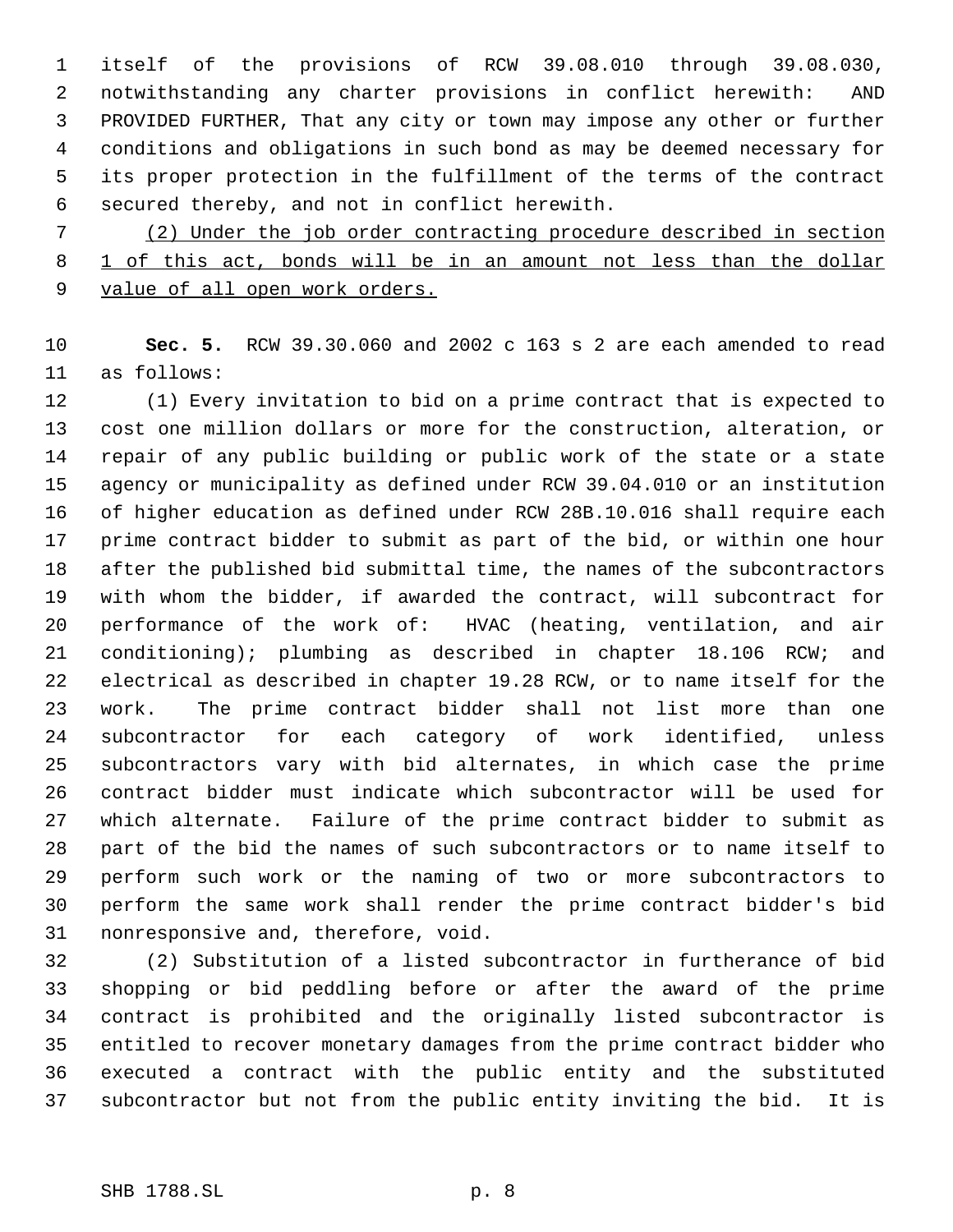the original subcontractor's burden to prove by a preponderance of the evidence that bid shopping or bid peddling occurred. Substitution of a listed subcontractor may be made by the prime contractor for the following reasons:

 (a) Refusal of the listed subcontractor to sign a contract with the prime contractor;

(b) Bankruptcy or insolvency of the listed subcontractor;

 (c) Inability of the listed subcontractor to perform the 9 requirements of the proposed contract or the project;

 (d) Inability of the listed subcontractor to obtain the necessary license, bonding, insurance, or other statutory requirements to perform 12 the work detailed in the contract; or

 (e) The listed subcontractor is barred from participating in the project as a result of a court order or summary judgment.

 (3) The requirement of this section to name the prime contract bidder's proposed HVAC, plumbing, and electrical subcontractors applies only to proposed HVAC, plumbing, and electrical subcontractors who will contract directly with the prime contract bidder submitting the bid to the public entity.

 (4) This section does not apply to job order contract requests for proposals under section 1 of this act.

 NEW SECTION. **Sec. 6.** A new section is added to chapter 39.12 RCW to read as follows:

 Job order contracts under section 1 of this act must pay prevailing wages for all work that would otherwise be subject to the requirements of this chapter. Prevailing wages for all work performed pursuant to each work order must be the rates in effect at the time the individual work order is issued.

 **Sec. 7.** RCW 60.28.011 and 2000 c 185 s 1 are each amended to read as follows:

 (1) Public improvement contracts shall provide, and public bodies shall reserve, a contract retainage not to exceed five percent of the moneys earned by the contractor as a trust fund for the protection and payment of: (a) The claims of any person arising under the contract; and (b) the state with respect to taxes imposed pursuant to Title 82 RCW which may be due from such contractor.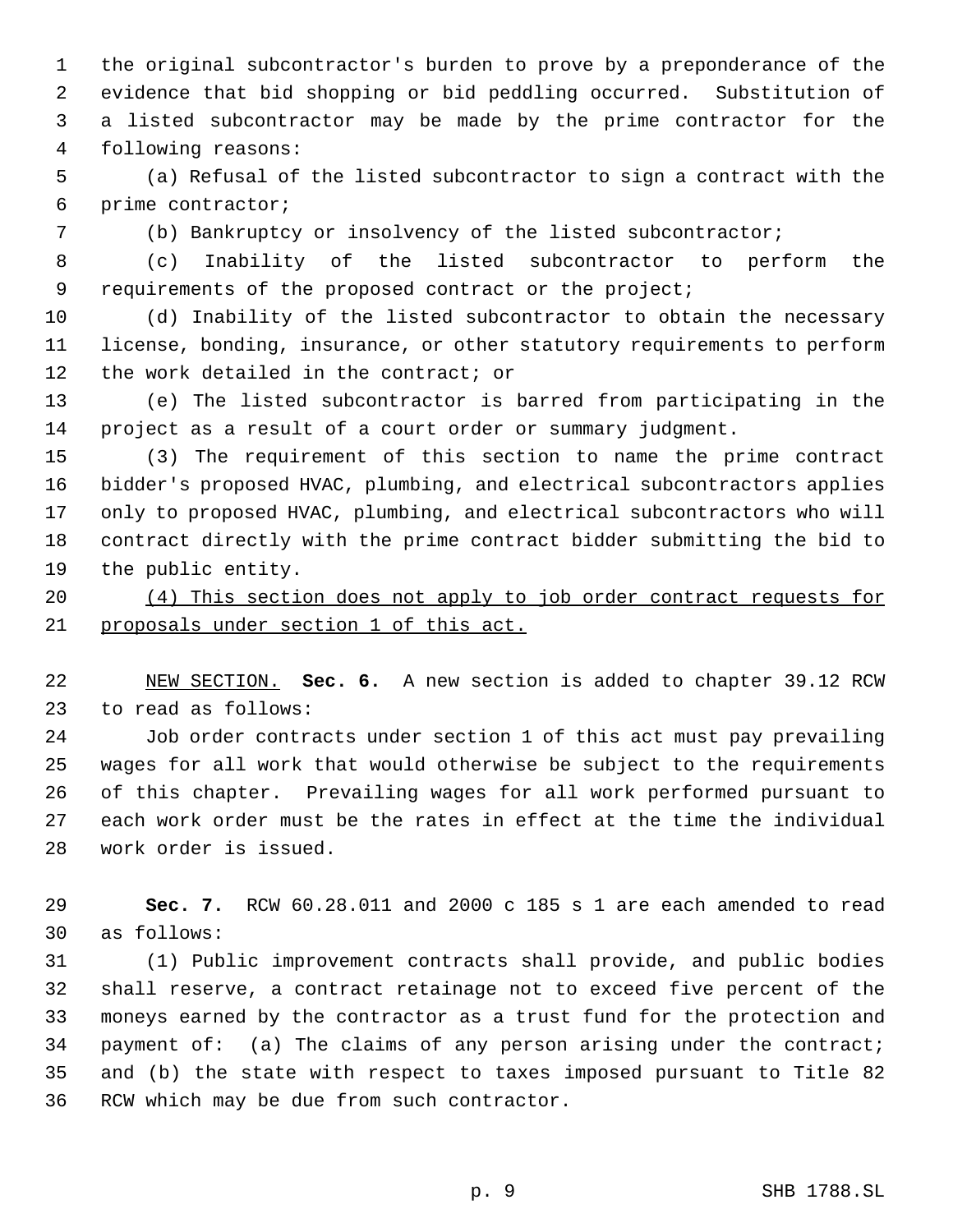(2) Every person performing labor or furnishing supplies toward the completion of a public improvement contract shall have a lien upon moneys reserved by a public body under the provisions of a public improvement contract. However, the notice of the lien of the claimant shall be given within forty-five days of completion of the contract work, and in the manner provided in RCW 39.08.030.

 (3) The contractor at any time may request the contract retainage be reduced to one hundred percent of the value of the work remaining on the project.

 (a) After completion of all contract work other than landscaping, the contractor may request that the public body release and pay in full the amounts retained during the performance of the contract, and sixty days thereafter the public body must release and pay in full the amounts retained (other than continuing retention of five percent of the moneys earned for landscaping) subject to the provisions of chapters 39.12 and 60.28 RCW.

 (b) Sixty days after completion of all contract work the public body must release and pay in full the amounts retained during the performance of the contract subject to the provisions of chapters 39.12 and 60.28 RCW.

 (4) The moneys reserved by a public body under the provisions of a public improvement contract, at the option of the contractor, shall be: (a) Retained in a fund by the public body;

 (b) Deposited by the public body in an interest bearing account in a bank, mutual savings bank, or savings and loan association. Interest on moneys reserved by a public body under the provision of a public improvement contract shall be paid to the contractor;

 (c) Placed in escrow with a bank or trust company by the public body. When the moneys reserved are placed in escrow, the public body shall issue a check representing the sum of the moneys reserved payable to the bank or trust company and the contractor jointly. This check shall be converted into bonds and securities chosen by the contractor and approved by the public body and the bonds and securities shall be held in escrow. Interest on the bonds and securities shall be paid to the contractor as the interest accrues.

 (5) The contractor or subcontractor may withhold payment of not more than five percent from the moneys earned by any subcontractor or sub-subcontractor or supplier contracted with by the contractor to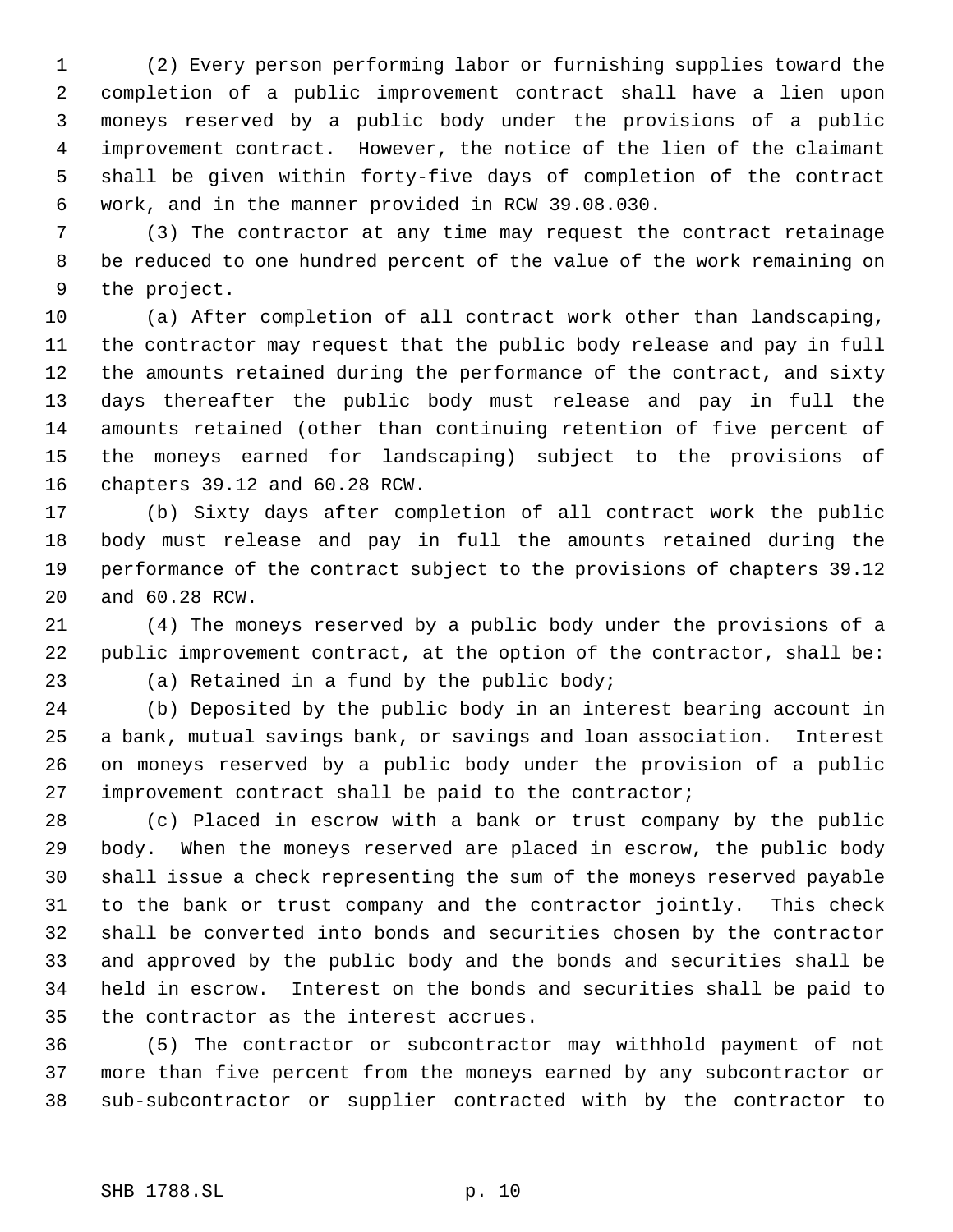provide labor, materials, or equipment to the public project. Whenever the contractor or subcontractor reserves funds earned by a subcontractor or sub-subcontractor or supplier, the contractor or subcontractor shall pay interest to the subcontractor or sub- subcontractor or supplier at a rate equal to that received by the contractor or subcontractor from reserved funds.

 (6) A contractor may submit a bond for all or any portion of the contract retainage in a form acceptable to the public body and from a bonding company meeting standards established by the public body. The public body shall accept a bond meeting these requirements unless the public body can demonstrate good cause for refusing to accept it. This bond and any proceeds therefrom are subject to all claims and liens and in the same manner and priority as set forth for retained percentages in this chapter. The public body shall release the bonded portion of the retained funds to the contractor within thirty days of accepting the bond from the contractor. Whenever a public body accepts a bond in lieu of retained funds from a contractor, the contractor shall accept like bonds from any subcontractors or suppliers from which the contractor has retained funds. The contractor shall then release the funds retained from the subcontractor or supplier to the subcontractor or supplier within thirty days of accepting the bond from the subcontractor or supplier.

 (7) If the public body administering a contract, after a substantial portion of the work has been completed, finds that an unreasonable delay will occur in the completion of the remaining portion of the contract for any reason not the result of a breach thereof, it may, if the contractor agrees, delete from the contract the remaining work and accept as final the improvement at the stage of completion then attained and make payment in proportion to the amount of the work accomplished and in this case any amounts retained and accumulated under this section shall be held for a period of sixty days following the completion. In the event that the work is terminated before final completion as provided in this section, the public body may thereafter enter into a new contract with the same contractor to perform the remaining work or improvement for an amount equal to or less than the cost of the remaining work as was provided for in the original contract without advertisement or bid. The provisions of this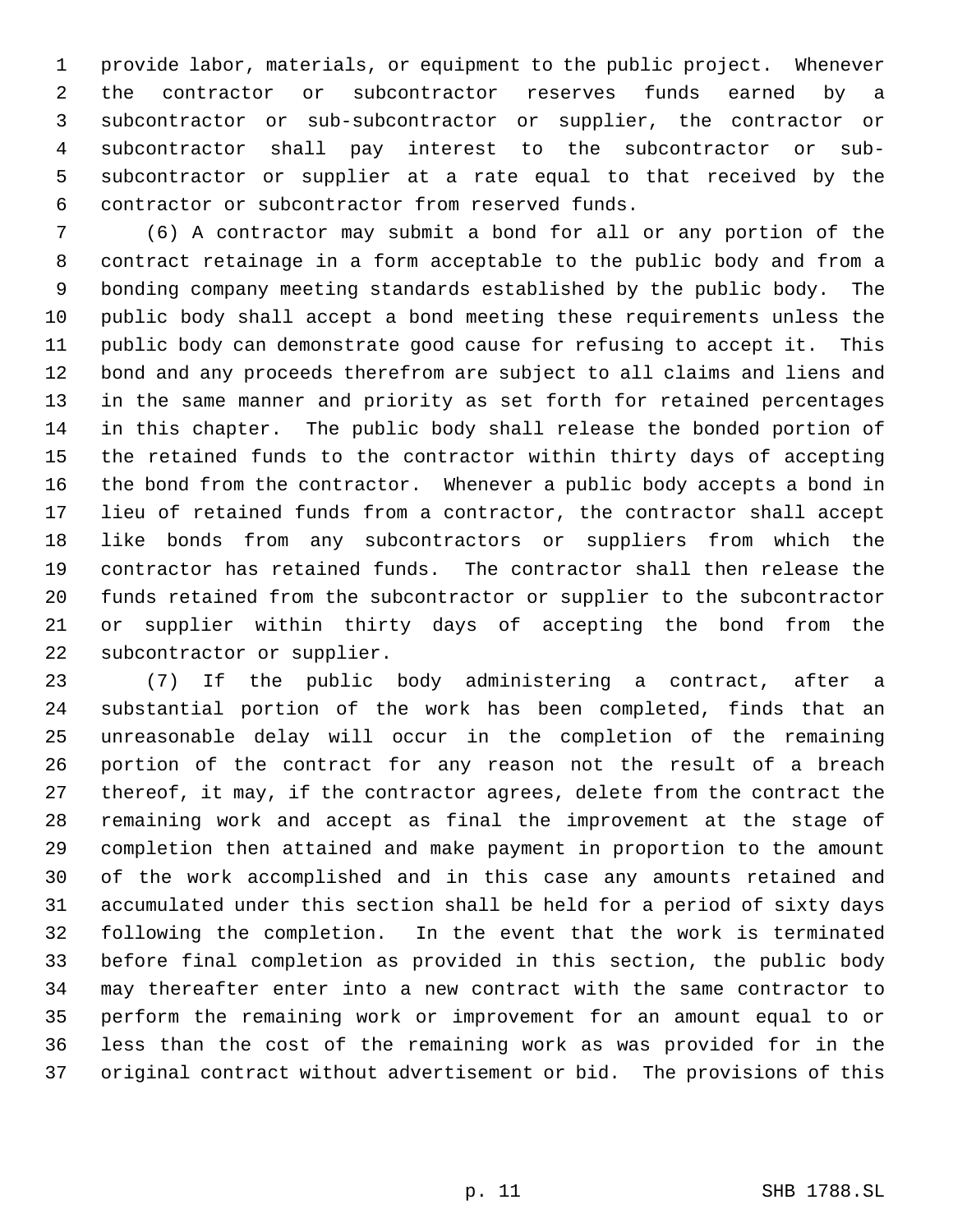chapter are exclusive and shall supersede all provisions and regulations in conflict herewith.

 (8) Whenever the department of transportation has contracted for the construction of two or more ferry vessels, sixty days after completion of all contract work on each ferry vessel, the department must release and pay in full the amounts retained in connection with the construction of the vessel subject to the provisions of RCW 60.28.020 and chapter 39.12 RCW. However, the department of transportation may at its discretion condition the release of funds retained in connection with the completed ferry upon the contractor delivering a good and sufficient bond with two or more sureties, or with a surety company, in the amount of the retained funds to be released to the contractor, conditioned that no taxes shall be certified or claims filed for work on the ferry after a period of sixty days following completion of the ferry; and if taxes are certified or claims filed, recovery may be had on the bond by the department of revenue and the materialmen and laborers filing claims.

 (9) Except as provided in subsection (1) of this section, reservation by a public body for any purpose from the moneys earned by a contractor by fulfilling its responsibilities under public improvement contracts is prohibited.

 (10) Contracts on projects funded in whole or in part by farmers home administration and subject to farmers home administration regulations are not subject to subsections (1) through (9) of this section.

 (11) This subsection applies only to a public body that has contracted for the construction of a facility using the general contractor/construction manager procedure, as defined under RCW 29 ((39.10.060)) 39.10.061. If the work performed by a subcontractor on the project has been completed within the first half of the time provided in the general contractor/construction manager contract for completing the work, the public body may accept the completion of the subcontract. The public body must give public notice of this acceptance. After a forty-five day period for giving notice of liens, and compliance with the retainage release procedures in RCW 60.28.021, the public body may release that portion of the retained funds associated with the subcontract. Claims against the retained funds after the forty-five day period are not valid.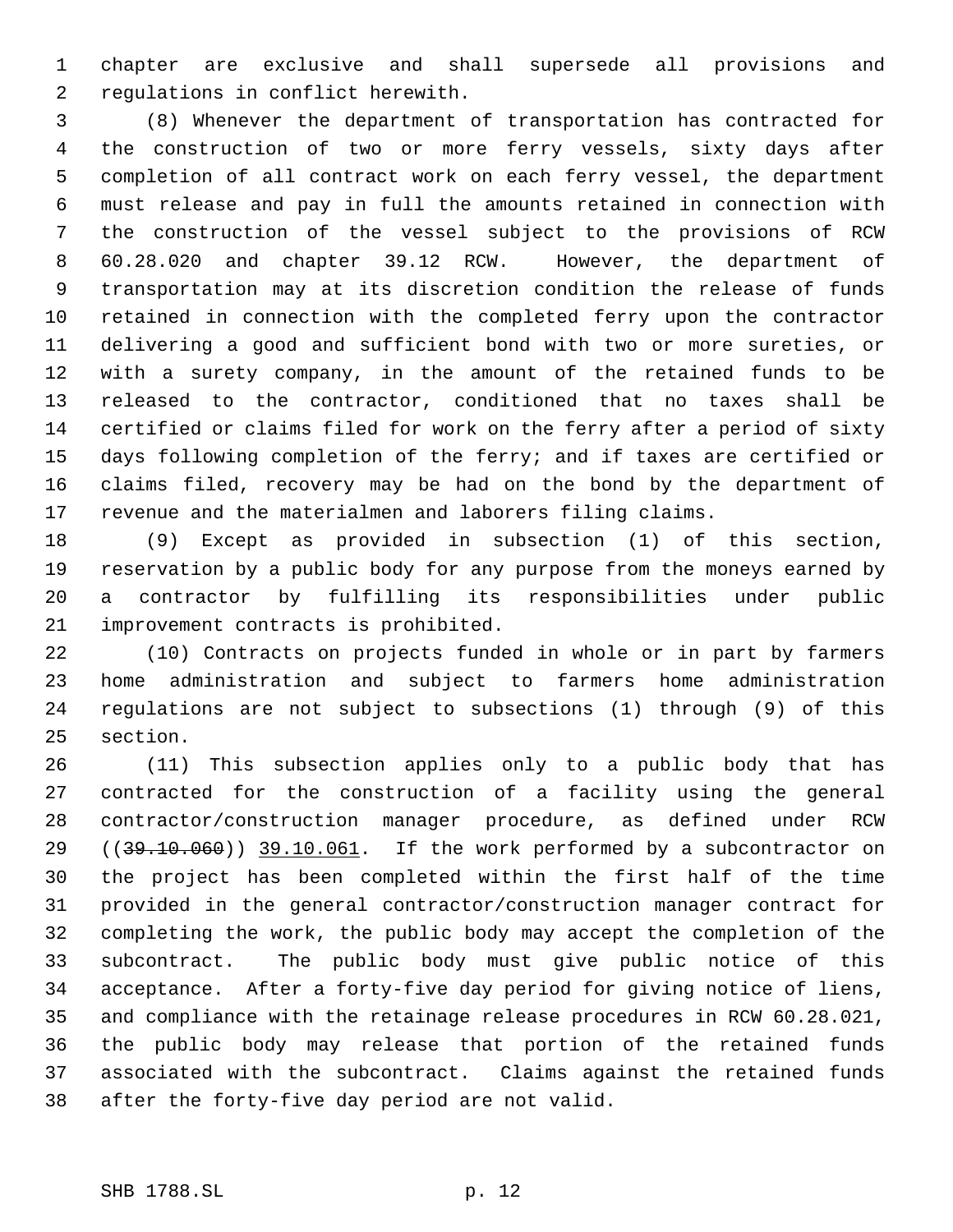(12) Unless the context clearly requires otherwise, the definitions in this subsection apply throughout this section.

 (a) "Contract retainage" means an amount reserved by a public body from the moneys earned by a person under a public improvement contract. (b) "Person" means a person or persons, mechanic, subcontractor, or materialperson who performs labor or provides materials for a public improvement contract, and any other person who supplies the person with provisions or supplies for the carrying on of a public improvement contract.

 (c) "Public body" means the state, or a county, city, town, district, board, or other public body.

 (d) "Public improvement contract" means a contract for public 13 improvements or work, other than for professional services, or a work order as defined in RCW 39.10.020.

 **Sec. 8.** RCW 39.10.902 and 2002 c 46 s 4 are each amended to read as follows: The following acts or parts of acts, as now existing or hereafter amended, are each repealed, effective July 1, 2007: (1) RCW 39.10.010 and 1994 c 132 s 1; (2) RCW 39.10.020 and 2003 c ... s 2 (section 2 of this act), 2001 c 328 s 1, 2000 c 209 s 1, 1997 c 376 s 1, & 1994 c 132 s 2; (3) RCW 39.10.030 and 1997 c 376 s 2 & 1994 c 132 s 3; (4) RCW 39.10.040 and 1994 c 132 s 4; (5) RCW 39.10.051 and 2002 c 46 s 1 & 2001 c 328 s 2; (6) RCW 39.10.061 and 2002 c 46 s 2 & 2001 c 328 s 3; (7) RCW 39.10.065 and 1997 c 376 s 5; (8) RCW 39.10.067 and 2003 c ... s 3 (section 3 of this act), 2002 c 46 s 3, & 2000 c 209 s 3; (9) RCW 39.10.070 and 1994 c 132 s 7; (10) RCW 39.10.080 and 1994 c 132 s 8; (11) RCW 39.10.090 and 1994 c 132 s 9; (12) RCW 39.10.100 and 1994 c 132 s 10; (13) RCW 39.10.115 and 2001 c 328 s 4 & 2000 c 209 s 4; 34 (14) RCW 39.10.900 and 1994 c 132 s 13; ((and)) (15) RCW 39.10.901 and 1994 c 132 s 14; and (16) RCW 39.10.-- and 2003 c ... s 1 (section 1 of this act).